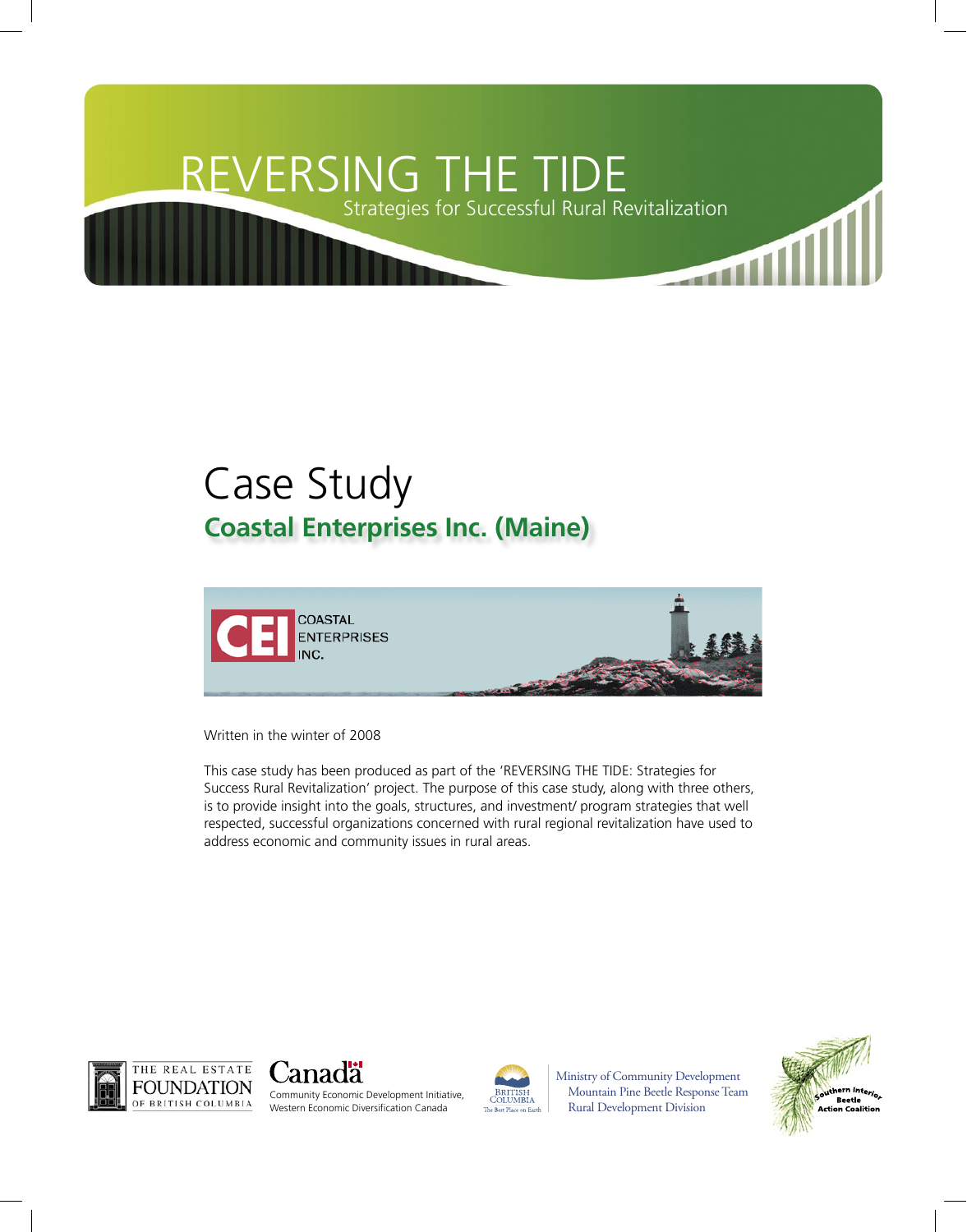### **Coastal Enterprises Inc. (Maine)**

Note to Reader: This paper is a summary compilation of material taken from various documents available on Coastal Enterprises Inc's main website. Supplemental information, additional writing and a review of the document was provided by Dr. Carla Dickstein, Senior Vice-President of Research and Policy Development for Coastal Enterprises, Inc. (CEI).

*CEI is a private nonprofit Community Development Corporation (CDC) and Community Development Financial Institution (CDFI) founded in 1977 to develop job-creating natural resources and small business ventures in primarily rural regions of Maine. Since its inception, CEI has been involved in investing and leveraging more than \$1.3 billion dollars for community development initiatives. It is now a nationally renowned leader in community economic development in the US.* 

Click on [www.ceimaine.org](http://www.ceimaine.org) to access their website.

#### **CEI'S SERVICE AREA**

CEI focuses most of its activity in the State of Maine, though in recent years the organization has expanded several of its financing programs to northern New England, upstate New York and beyond. The population of its main service area is approximately 1.3 million and covers a geographical area of over 35,000 square miles. While CEI serves the entire State of Maine, greater priority has been given to Maine's remote rural "rim" counties over the last few years (see Map 1).

#### **HISTORY OF COASTAL ENTERPRISES INC.**

CEI was created in 1977 to increase economic opportunities in midcoast Maine — an area that was hard hit by decline in employment in the manufacturing and natural resource industries. At the time, other sectors of employment were unstable, partially due to the seasonality of jobs in tourism and natural resource industries, but also due to decisions made by large, out-ofstate firms that owned and controlled local plants. Outside ownership and control of production and land affected the entire state as well as the midcoast. At least 75% of Maine's manufacturing plants employing over 500 people in 1969 were owned by out-of-state corporations. Seven multinational pulp and paper companies headquartered out of state owned 40% of the entire state's land base. Estimates indicate that up to two thirds of

the state's coastline was owned by out of state residents.

When CEI was formed Maine's per capita income was very low; in 1976 Maine ranked 44<sup>th</sup> nationally in per capita income. Maine had consistently been the poorest of the six New England states. Median after-tax household income was \$8,600 in 1973, far below the New England median of \$9,600 and the national figure of \$10,100. The unemployment rate was similar. In January 1977 Maine's unemployment rate was 10.4% compared to 8.5% for New England and 8.3% nationally. The value of annual production in the manufacturing, government and self-employed sectors was increasing, but employment was declining. For example, between 1952 and 1972 employment fell 26% in the manufacturing sector. Average wages in the manufacturing sector were nearly 30% lower than the nation's and lower than both New England and Maine's average wage. Even shipbuilding, which paid higher wages, was about 5% below the statewide average.

A key concern in midcoast Maine was the decline of fishing due to uncompetitive equipment, high fuel costs, foreign competition and overfishing, pollution, and inadequate landing and processing facilities needed to add value to a product. Landings of both fish and shellfish had declined dramatically in the mid-seventies from their peaks in the sixties. For example, fish landings declined from 18.3 million pounds in 1963 to 8.1 million pounds in 1975, and shellfish landings fell from 15.6 million pounds in 1969 to 8.1 million pounds in 1975. Few of the fish processing plants that historically dotted the coast of Maine remained.

**"There was a time when the state of Maine had little infrastructure to help grow its economy and create jobs for people and places left out of the economic mainstream; a time when the state was dependent on outside-owned corporate interests, military contracts and transfer payments. Since its founding in 1977, Coastal Enterprises, Inc. (CEI) has helped to change all that. Now a nationally renowned leader in the CED movement, CEI touches every economic and social sector, and reaches communities throughout New England and beyond. But what makes CEI special is its willingness to try new ways of engaging the people and organizations it serves. CEI's story is about ordinary people waking up to the news that they are the ones calling the shots."**

> *M. Swack* **in** *G.D. Miller,* **Potato Soup,** *Southern New Hampshire University, June 2007, p. 1*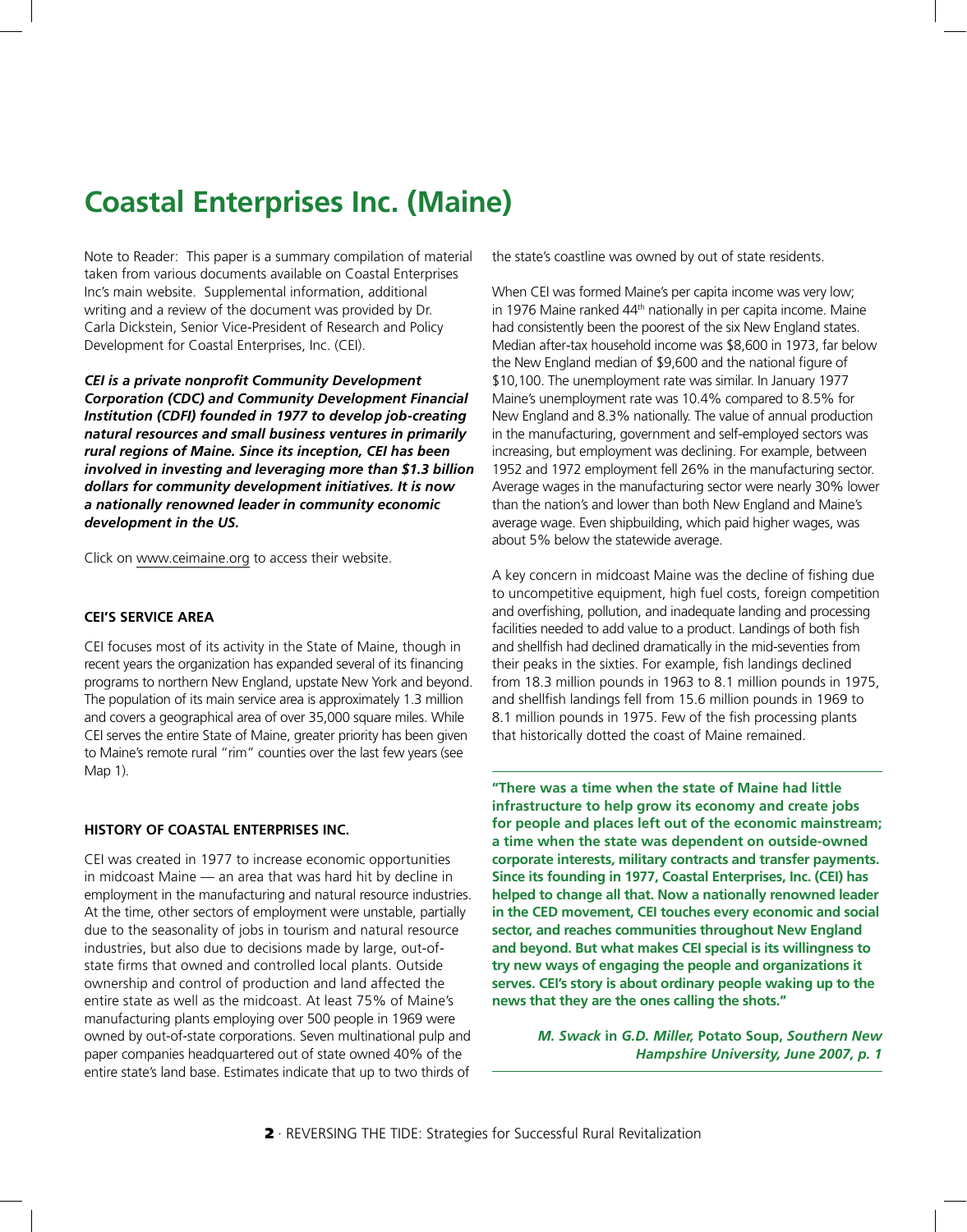



The one bright spot was immigration. Midcoast Maine was one of the fastest growing areas of the state. Most of the growth resulted from net immigration of retirees and professional families seeking refuge from urban environments. A vibrant back-to-the land movement also contributed to immigration. Between 1970 and 1973 the midcoast region had a 5% rate of population increase, greater than either the state or the nation. These new Mainers provided a valuable pool of entrepreneurial talent that CEI built on to develop small businesses, and also to build CEI's staff.

Although CEI's initial focus was on fishing communities threatened by over-fishing its work soon expanded to include preserving farming and forestry communities as well as addressing renewable energy needs during the energy crisis in the late 1970s. Early on CEI was building on the assets and resources of rural communities rather than chasing smokestacks, which tended to be the state's rural development strategy — to the extent it had one in those days. CEI realized it needed its own asset development strategy if it were going to succeed as a viable institution over the long run. Whenever possible,

revolving loan funds were written into grant applications in order to build CEI's capital base. When CEI started, Maine was 50th in the country in bank deposits per capita. Almost no one was doing subordinated debt financing (i.e., taking a second or third collateral position to bank financing) in Maine.

As CEI's financing programs grew, so did its geographic reach and complementary programs. It needed a larger geography in order to have sufficient deal flow for its growing financing programs. While CEI still focuses on rural communities, it also invests in more urban areas in Maine, Northern New England and in some financing programs, other parts of the country. Thus the narrow community development focus shifted to a larger playing field. CEI became a regional intermediary and worked with other local community development organizations to source financing deals.

Financing in itself could not address all the development issues in rural communities. Businesses needed technical assistance, and low-income workers needed access to decent jobs and affordable housing. Hence CEI developed new programs primarily in Maine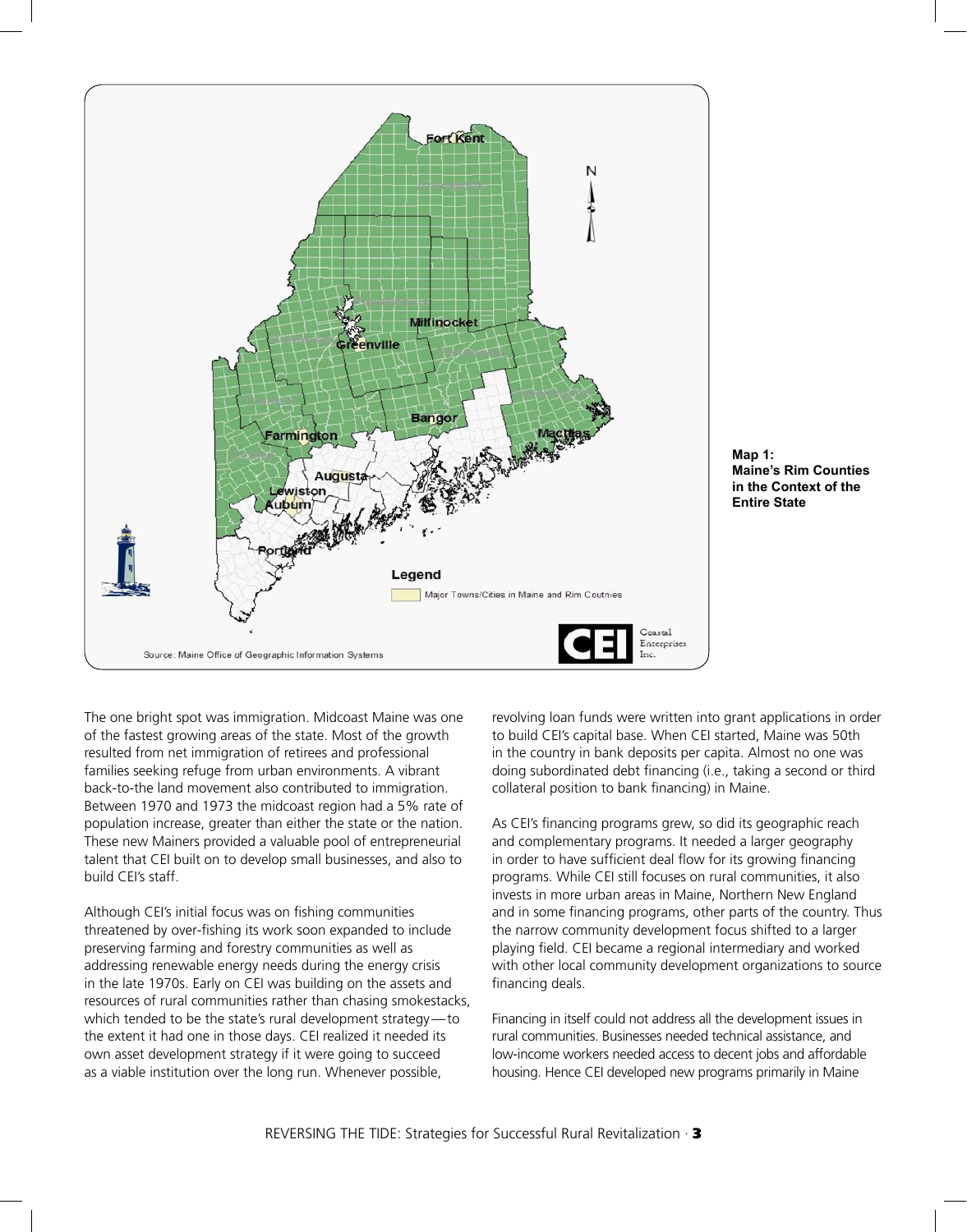for small business technical assistance, workforce development, and affordable housing. In order to achieve greater impact, CEI realized early on that it could use its expertise and legitimacy as a practitioner to influence public policies that mobilize resources and create a regulatory environment that furthers its work as well as the wider field of community development. In 2002 CEI incorporated environmental purposes into its mission in order to address the growing concern with sustainability and sustainable development.

#### **CEI TODAY**

Today CEI is recognized as one of the leading Community Development Corporations and Community Development Finance Institutions in the US. Over the past 31 years, CEI as an organization has grown significantly in terms of organizational resources, financial and program resources and the 'reach' of the organization. However, the fundamental mission and objectives of CEI have remained relatively constant.

#### **CEI's Mission Statement:**

*The mission of CEI is to help create economically and environmentally healthy communities in which all people, especially those with low incomes, can reach their full potential.*

CEI's purposes are set out in its by-laws:

- To raise capital and invest in businesses, affordable housing, facilities such as child care, and community projects that benefit local residents;
- Create good jobs with benefits and opportunities for people and places at the margins of our society;
- Broaden its impact through policy at the state and national levels; and
- Serve as an economic development model both here and abroad.

As a community development entity, most of CEI's activities are project-specific at the local or regional level. CEI's major corporate activities and initiatives include financing business startups and expansions; developing and implementing affordable housing initiatives; developing natural resources such as fisheries, forests and farms; creating sustainable communities; developing Maine's workforce and brokering employment opportunities; and creating policies that build upon CEI's mission.

CEI describes its work in sustainable community economic development as "3E investing"-achieving economic, equitable, and environmental outcomes from its investments and corporate work. CEI seeks to integrate the 3Es into all of its programs.

By providing loans or venture capital financing, CEI helps local companies either start or continue operations (economic). By requiring the company to hire low-income individuals to fill a portion of new jobs created, CEI provides jobs for people in need (equity). CEI also offers assistance and expertise in environmental best practices for businesses (environment). Since sustainable development is also a global issue, CEI participates in development activities at the international level. CEI Development Services provides consulting services and training to community economic development practitioners and policymakers in the US and abroad.

#### **MAJOR OPERATIONAL ACTIVITIES OF CEI**

As noted above, CEI's current day-to-day corporate operational activities occur in six major fields of work.

#### **Business Development and Financing**

CEI provides direct loans to start-up, existing and growing Maine small businesses in amounts ranging from \$1,000 to \$500,000. It also makes venture capital investments in small businesses ranging from \$500,000 to over \$1M. CEI also manages an investment fund that is capitalized by the US Federal Government's New Markets Tax Credits Program (whereby participating individuals, banks and other financial institutions receive a federal income tax credit for making qualified equity investments in low income rural areas). Through its subsidiary company — CEI Capital Management Ltd. (CCML) — CEI makes investments ranging from \$2M to \$30M available to qualified companies in targeted, distressed communities. In its investment activities CEI actively targets the following sectors:

- Waterfront and marine businesses;
- Small farms and agriculture;
- Microenterprises;
- Women business owners;
- Child care providers; and
- Business ventures of refugees and immigrants.

**"Community development venture capital, more than traditional venture capital, is truly place-based. Replication of any particular approach can be difficult, but a common denominator among successful community development venture capital funds is an understanding of the communities in which they are working."**

*K. Bisson,* **Netting Venture Capital from a Fishing Village***, Federal Reserve Bank of Boston, Summer 2002, p. 6.*

**4** · REVERSING THE TIDE: Strategies for Successful Rural Revitalization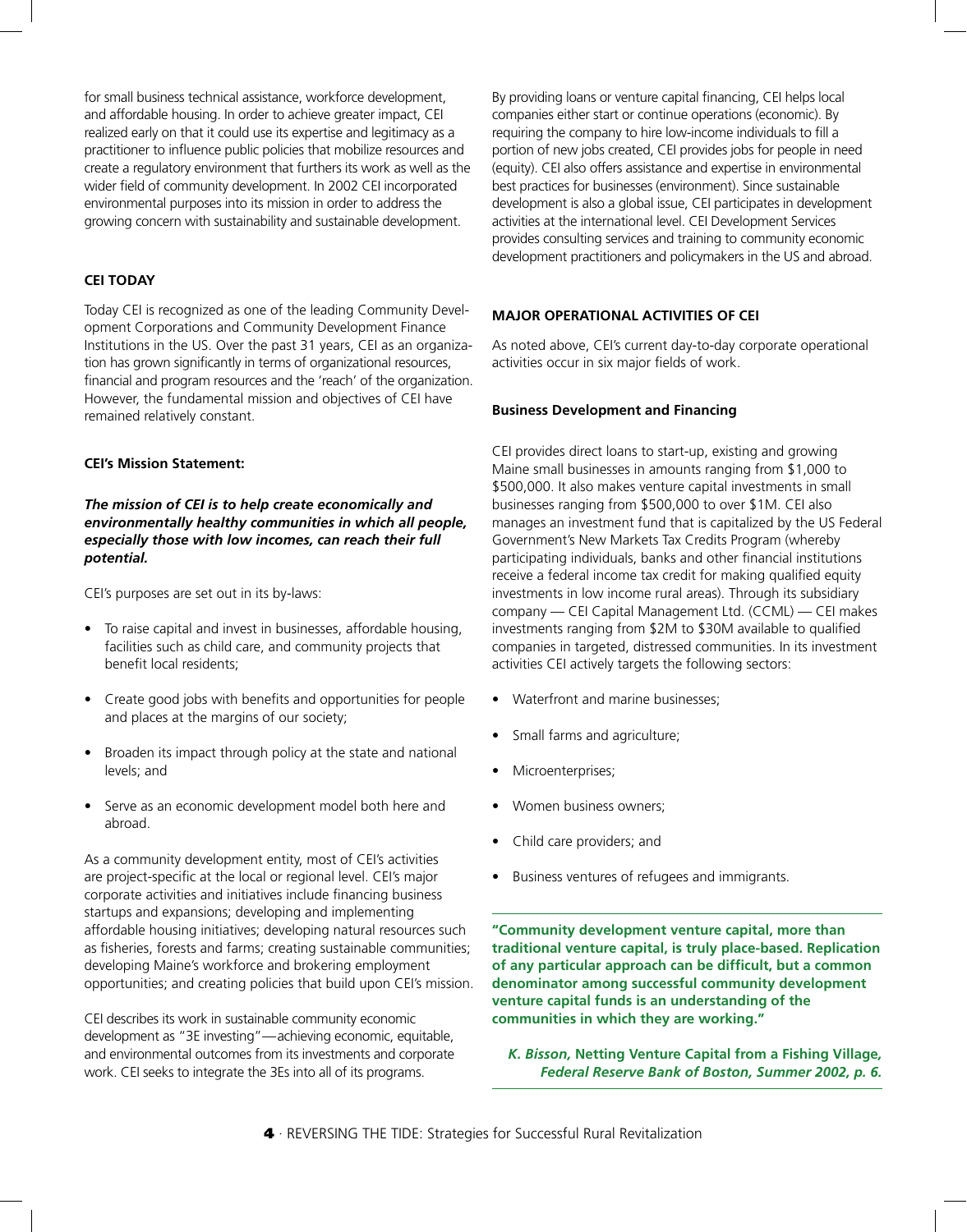#### **Business Advice and Training**

CEI offers business development services to approximately 1700 new and existing entrepreneurs annually across Maine through a variety of CEI programs including:

- The Women's Business Center at CEI (WBC);
- StartSmart a microenterprise program for refugees and immigrants;
- The Maine Small Business Development Center at CEI (SBDC); and
- Farms for the Future (FFF).

Services are offered in person and on-line in live and asynchronous formats to help increase access, particularly for customers in remote rural regions. They include:

TRAINING: Training is offered on topics relevant to the market and specific populations, such as business start-up, cash flow, marketing, pricing, QuickBooks, E-commerce, recordkeeping, and accessing credit. Sessions are from 2 to 16 hours depending on the topic. Classes are small (10–15) to maximize interaction and networking.

ONE-ON-ONE BUSINESS COUNSELING: Business counseling complements training and provides customized assistance that covers the full range of business issues, while addressing individual circumstances, such as limited English language literacy, cultural and social issues, transfer payments, etc. Business counseling is an ongoing activity.

ACCESS TO CREDIT: Assistance with identifying credit needs and sources of credit, as well as developing business plans and completing loan applications is an on-going service. Staff works with customers to identify all possible sources of financing, including CEI, and help package deals when multiple sources are involved.

In addition to the services described above, CEI provides specialized services to targeted populations:

WOMEN'S EMPOWERMENT PROGRAM: Targeted financial management skills training is provided for women business owners. An initial assessment of current skills and knowledge conducted by a business counselor helps guide participants through an array of focused workshops, individual consultation and networking to build their skills. Services are offered in on-line live, self-paced (asynchronous) and inperson formats to increase access for women in all parts of the state. Online networking meetings with other women business owners, counselors, and expert consultants add to the capacity of entrepreneurs to manage their businesses successfully.

NETWORKING FOR WOMEN BUSINESS OWNERS: Peer interaction is important for support and learning, particularly for new entrepreneurs. Networking is implicit in the structure of training women business owners and explicit in the peer groups and networking events that CEI offers women entrepreneurs. In addition, CEI offers on-line networking opportunities to customers and an Online Directory of Women Business Owners which increases visibility for members and facilitates interaction, reaching into remote corners of the state where low income rural women face isolation and lack of resources.

MARKET DEVELOPMENT SUPPORT: Targeted market development assistance for refugees and immigrants involves helping emerging entrepreneurs test market products at public events, farmers markets and festivals. Market development activities have enabled new businesses to demonstrate market demand for ethnic products and help them gain access to financing for start-up businesses. Market development activities occur periodically during the year.

ACCESS TO CREDIT: In addition to its standard micro-loan, CEI has new products to help refugees and immigrants obtain access to credit, e.g., non-interest bearing products for Muslim populations, credit enhancement products to help build conventional credit histories and a streamlined product with a quick turnaround time for loans of \$3,000 or less.

#### **Affordable Housing**

CEI's Housing Program increases affordable housing opportunities for people with lower incomes by constructing, rehabilitating and managing affordable housing, helping people build assets through home ownership, providing housing education and counseling, and developing targeted programs and housing advocacy networks. The housing programs are undertaken in partnership with other organizations that have an affordable housing mission and the needed investment dollars.

#### **Natural Resource Development**

CEI has been working with the farming, fishing and forestry industries since its inception in 1977. Today, while the types of businesses have changed somewhat, CEI still works closely with these industries through targeted fisheries, farming, and forestry programs. CEI also provides financing to wood products industries and works in collaboration with other partners such as the Northern Forest Center in New Hampshire to improve logging techniques in local companies, and CEI is a leader in preserving the working waterfront for Maine's troubled fishing and lobster industries.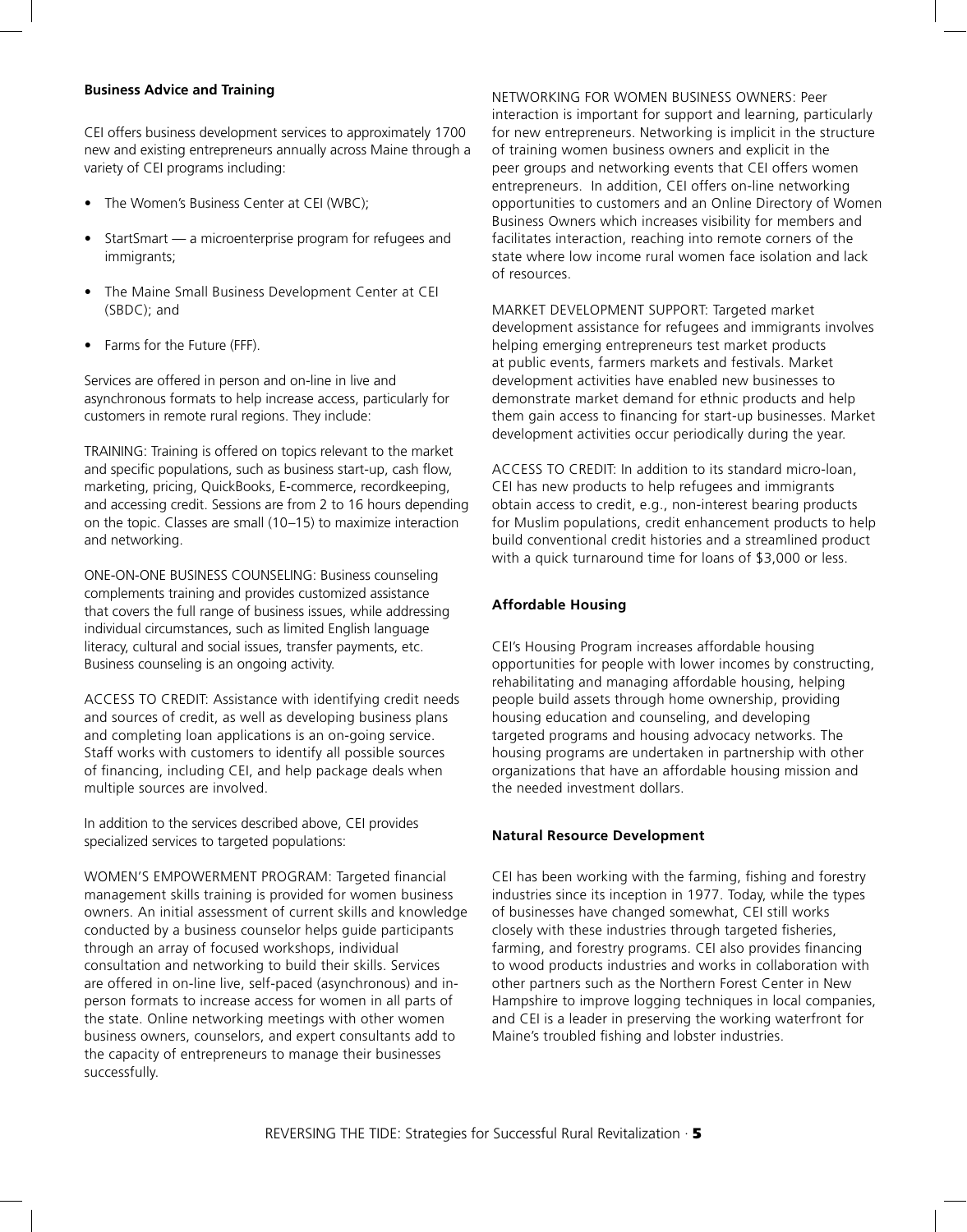**"As with fisheries, the underlying goal of CEI is to rebuild the forestry sector and make it sustainable. CEI is committed to supporting the long-term economic use of forest resources and to promote sustainable forest practices. It provides direct financing and counseling to new and growing forest products businesses, it develops value chains by brokering and developing the third-party certified wood market, and it brokers outside investments into large-scale forestland transactions."**

> *G.D. Miller,* **Potato Soup***, Southern New Hampshire University, June 9, 2007, p. 11*

#### **Workforce Development**

CEI takes a leadership role in collaborative initiatives, forging partnerships between businesses and a network of workforce and economic development and social service agencies. The team utilizes its broad range of knowledge of federal and state-funded workforce development programs, its in-depth experience working with hard to serve populations, and its network of partners to develop skills training programs and training resources that meet both business and job seeker needs. Within the context of creating healthier workplaces, it assembles services for businesses that strengthen their operations, help them implement progressive personnel practices, and provide support to workers. CEI's Workforce Solutions Department links people who are low income, disabled and/or "new Mainers" to job opportunities in CEI portfolio firms. Larger, job generating small businesses that receive financing agree to look at entry level job applicants who are low income and/or disabled, and who are referred by CEI.

#### **Policy Research and Development**

Policy is a key strategy for CEI. CEI works with legislators, peer organizations, and other stakeholders to develop broad government support for legislation and programs that support the community and economic development field as a whole, as well as address issues such as predatory lending, access to child care, financing for farmland acquisition, etc. Research is often undertaken as a first step to inform a policy direction and strategy; this may be an evaluation of a CEI demonstration program, a synthesis of existing information, or new research.

#### **CEI'S ORGANIZATIONAL STRUCTURE**

CEI is governed by a volunteer, 17-member elected Board of Directors from public and private sectors representing the community, business and low-income populations. The board helps establish policy and priorities for program development, oversees the fiduciary functions and major investment decisions of the organization, and serves as a resource for overall corporate development.

CEI currently has a staff of 85 people working in its parent organization and subsidiary companies. The organizational structure of CEI is shown in Figure 1 on the following page.

As shown in Figure 1, in order to deliver its various programs CEI has established several subsidiary companies.

#### **CEI Ventures, Inc. (CVI)**

Founded in 1994, CVI manages two socially responsible venture capital funds with total commitments of \$25.54M that make equity investments throughout the northeastern United States. Through these investments CVI seeks to create quality employment opportunities, promote progressive management practices, support socially beneficial products and services and enrich distressed communities. Portfolio companies exhibit the potential to grow profitably and provide attractive financial returns. For more information, visit the CVI website at [www.ceiventures.com](http://www.ceiventures.com/).

#### **CEI Community Ventures, Inc. (CCVI)**

Licensed by the US Small Business Administration (SBA), CCVI was formed in 1993 to direct equity investments and manage assistance funds to qualifying businesses located or willing to locate in lowincome communities in Maine, Vermont, and New Hampshire. CCVI currently manages two venture capital funds – Coastal Ventures LP and Coastal Ventures II LLC. CCVI's mission is to realize a 'triple bottom line' by supporting companies that demonstrate an ability to meet or exceed CCVI's financial, social and environmental aims. CCVI investments range between \$100,000 and \$500,000. Working with partner funds, CCVI can help coordinate and/or lead larger financings (up to \$5M) with investors that share CCVI's outlook and criteria. For more information, visit the CCVI website at [www.ceicommunityventures.com](http://www.ceicommunityventures.com/).

#### **CEI Capital Management LLC (CCML)**

CCML is a for profit wholly owned CEI subsidiary that furthers CEI's mission by working to help attract capital to low-income areas using the New Markets Tax Credit Program (NMTC). CEI and CCML take a mission-oriented approach as an NMTC sponsor when underwriting perspective transactions. CCML manages CEI's \$481M allocation under the New Markets Tax Credit program.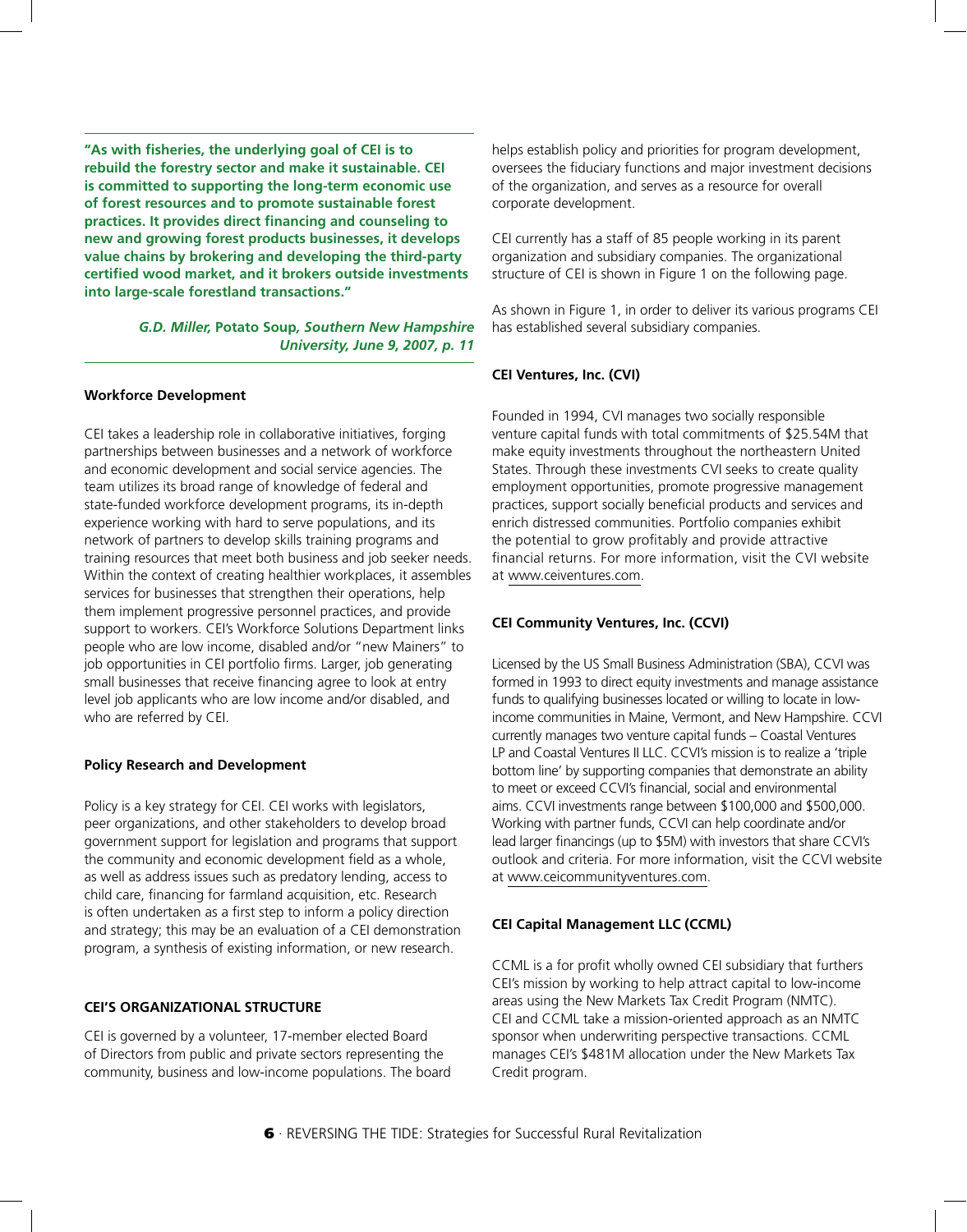

**Figure 1: CEI Organizational Structure**

#### **CEI Development Services (CDS)**

CEI Development Services is an internal program that provides consulting and training to community economic development practitioners and policymakers in the US and abroad. By drawing on CEI's extensive, multi-faceted experience CDS offers practitioner-oriented services as part of its effort to build a stronger, more sustainable field.

#### **SCALE OF CEI's RESOURCES AND PROGRAM EXPENDITURES**

In a typical year, CEI will provide loans and equity investments to around 100 businesses and provide approximately \$90M /year in financing. In 2007 CEI financed 90 businesses with \$88M in total financing to create and/or maintain 351 jobs.

CEI and its subsidiary companies operate on an annual administrative budget of approximately \$12 million. Table 1 on the next page provides summary revenue and expenditure information for CEI and its subsidiaries to the end of CEI's 2007 corporate year-end.

At the end of fiscal year 2008 CEI had 547 loans and equity investments outstanding and \$589.7M in assets under management.

#### **Using Government Dollars to Leverage Significant Resources**

CEI's capacity to carry out large-scale development projects can be found in its structure as a Community Development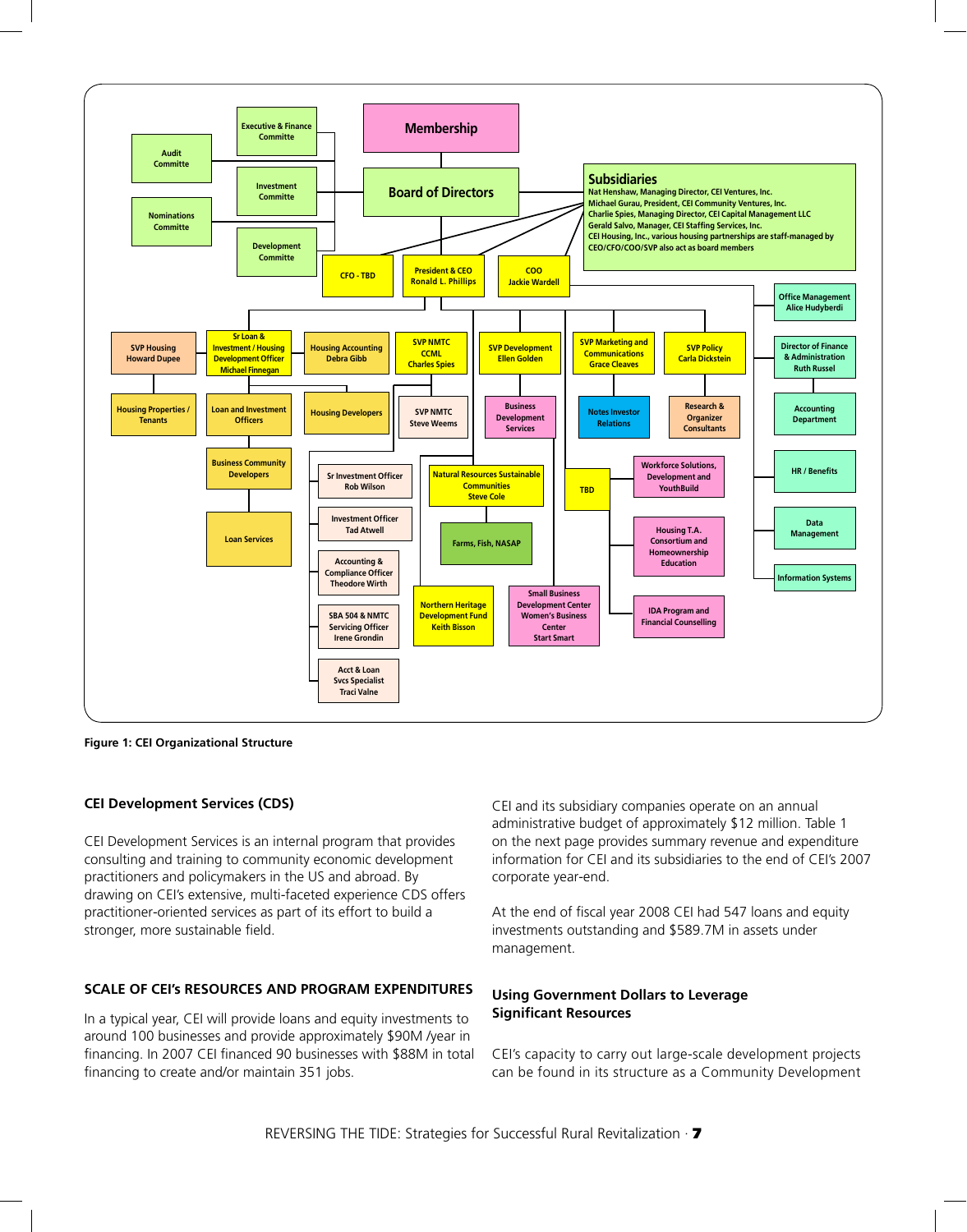Financial Institution (CDFI). The Department of the Treasury created the CDFI Fund in the 1990s to promote economic revitalization and community development. A certified CDFI is a specialized financial institution that works in market niches that are underserved by traditional financial institutions. To become CDFI-certified, an organization, usually a Community Development Corporation (CDC) or other community-based organization, applies to the CDFI Fund. The CDFI Fund is a mechanism that channels core funding from Congress directly to low-income neighborhoods through CDFIs. As a CDFI-certified organization, CEI uses these federal funds to create public/private partnerships. It reaches out to private organizations, particularly religious institutions and individuals, to match the federal government funding.

**"In urban markets, venture capital investment creates meaningful employment and resources for the community and stakeholders. It also helps foster a culture of innovation and risk-taking. However, rural and distressed communities tend not to attract this form of capital. Of the more than \$30 billion of venture capital raised over the past five years and available to support fast-growing businesses, most will go to a few cities. As much as 80% of venture capital in the United States is invested in just five states. Venture capital tends to be directed toward high-margin, highgrowth businesses such as information technology and life sciences. It is a tremendous catalyst for job creation in those sectors, but the jobs require skill sets one generally does not find in rural and distressed communities. Nevertheless, those communities have businesses and entrepreneurs capable of building the sort of value that venture capital investors require. Opportunities in these markets may be less well developed, but with the right resources and guidance, they can deliver investment-grade returns – as well as jobs and economic development for markets that do not have the resources of their richer urban neighbors."**

> *Michael Gurau, President, CEI Community Ventures Fund, 2007*

CEI has become one of the leading certified CDFIs engaged in development finance, in part by taking full advantage of recently added incentives through the New Markets Tax Credit (NMTC) program. CEI played a leadership role in designing and having the NMTC program passed in Congress in December 2000. The NMTC program is designed to attract private investment to underserved rural and urban regions. Investors receive a credit against federal income taxes for making qualified equity investments in designated CDFI certified organizations (like CEI-CCML). Substantially all of the qualified equity investment, in turn, must be used by the

#### **Table 1: CEI Summary of 2007 Administration Revenues and Expenses**

| <b>Expenditures:</b>                             |          |
|--------------------------------------------------|----------|
|                                                  |          |
| TOTAL REVENUE                                    | \$17.85M |
| Other revenue                                    | \$2.40M  |
| Realized & unrealized gain (loss) on investments | \$6.52M  |
| Private/public sources                           | \$0.97M  |
| Interest & dividend income                       | \$1.86M  |
| Federal & state sources                          | \$2.43M  |
| Fee income                                       | \$3.67M  |
|                                                  |          |

| Salaries & benefits                | \$5.84M  |
|------------------------------------|----------|
| Consultants & contract services    | \$1.43M  |
| Interest expense                   | \$1.00M  |
| Provision for loan losses/bad debt | \$3.65M  |
| Other expenses                     | \$0.70M  |
| TOTAL EXPENSES                     | \$12.62M |
|                                    |          |

CDFI to provide investments in low-income communities. This is a major carrot for encouraging private investors to take a bit more risk and invest in poor neighborhoods and rural regions. To participate in the NMTC program, in 2004, CEI created a for-profit subsidiary called CEI Capital Management LLC (CCML). Through CCML, potential investors can take advantage of attractive rates of return and qualified local businesses have access to development funds at reasonable rates. CEI uses this tool to meet its goal of attracting capital to low-income areas. While it is licensed to manage NMTC transactions anywhere in the U.S., CEI currently manages funds in Maine, New Hampshire, Vermont, western Massachusetts and upstate New York with primarily a rural focus. To date, CEI has been awarded \$249M in investment capacity through the NMTC program. So far, CEI has utilized \$235.5M of this investment capacity triggering total private capital investment in low-income communities of more than \$771M. These projects directly build on CEI's values, its triplebottom-line criteria and its rural-development goals.

#### **SOME EXAMPLES OF CEI'S INVESTMENTS & PROJECTS**

The following are just a sample of some of CEI's investments and projects to give a sense of the breadth of activity that the organization undertakes.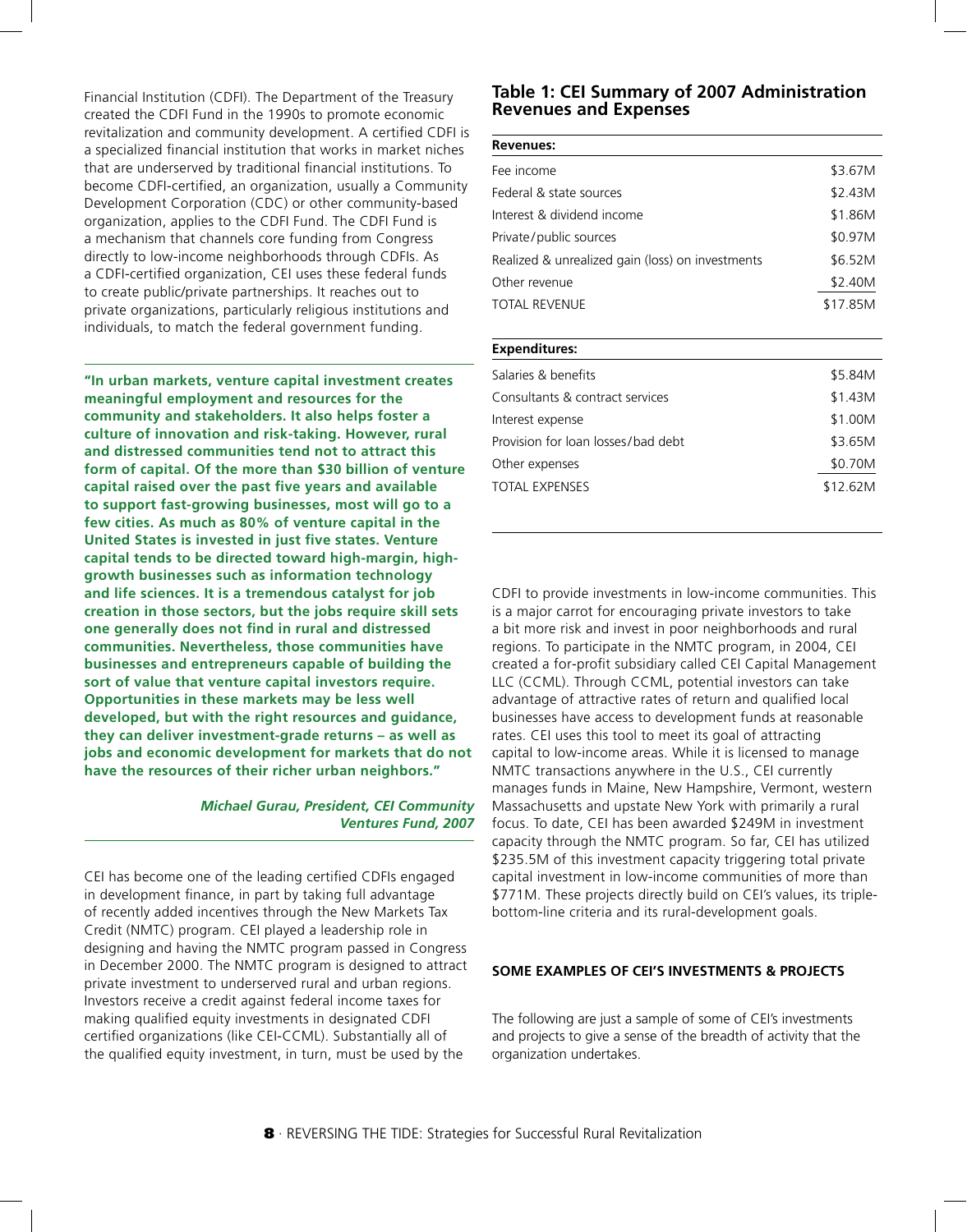#### **Investing in Maine's Staple Industries**

Even though there has been significant job loss in fishing, forestry and farming, these industries continue to be important staples of Maine's economy. CEI has worked extensively with these industries since its founding. By investing in communitybased, natural resource enterprises, such as fish processing plants, forestry cooperatives and farmers' markets, CEI has demonstrated its facility with the triple-bottom-line approach in natural resource industries.

FISHING: In the fisheries industry alone, CEI has mobilized more than \$60m in 200 enterprises. When Maine Lobster Outlet, a lobster wholesale business located in southern York County, was in need of a new facility, CEI stepped in to fill a financing gap, allowing the \$1.75M construction project to move forward. The deal made economic sense for the growing lobster business and meant the addition of 13 fulltime jobs. On the environmental front, moving into a new space enabled the business to purchase energy-efficient equipment, including a pump that recycles water through a state-of-the art filtration device. As waterfront property gets sold for vacation homes along Maine's 5,300-mile shoreline, fewer than 25 miles remain as working waterfront. These 25 miles support 10,300 harvesters and 26,000 fishing-related jobs, which generate \$740M in income each year. Fishermen and shore businesses from York to Eastport are finding it increasingly difficult to do business because they can no longer access the clam flats or find storage or places to repair traps. CEI was a driving force in forming the Maine Working Waterfront Coalition (WWC), a statewide group of industry associations, nonprofits, state agencies and concerned citizens on a mission to protect marine infrastructure and access to the water. In the past three years, the WWC has developed a public policy agenda that has engaged municipalities, lawmakers, businesses, land trusts and others seeking to protect this asset. CEI has made more than 200 loans to commercial fishermen and other marine-related businesses. That \$14M has leveraged an additional \$46M and created more than 1,600 full and part time jobs. In recent years, borrowers have been required to participate in research in the marine sciences or in environmental action projects for the term of their loan.

**"And then there's the Portland Fish Exchange. Established with the support of CEI, the exchange was the first of its kind in the U.S. Fresh fish and seafood are unloaded from fishing vessels daily and displayed for wholesale buyers (restaurants, processors, fish stores) to help make purchasing decisions. The auction is conducted at midday, nearly guaranteeing top price for Maine's fishermen."**

> *G.D. Miller,* **Potato Soup***, Southern New Hampshire University, June 9, 2007, p. 11*

FORESTS: With nearly 90% of Maine forested, it is no surprise that timber-based businesses have long been a part of the Maine economy. To help maintain this industry, CEI has loaned more than \$3M to 70 Maine-based small-business forestry enterprises — independent loggers, lumber mills and furniture makers — in an effort to make them more viable. This investment has leveraged another \$10M in funds. CEI has also provided counseling services to nearly 270 timberrelated business owners. As with fisheries, the underlying goal of CEI is to rebuild the forestry sector and make it sustainable. CEI is committed to supporting the long-term economic use of forest resources and to promote sustainable forest practices. It provides direct financing and counseling to new and growing forest-products businesses, it develops value chains by brokering and developing the third-party certified wood market, and it brokers outside investments into large-scale forestland transactions. Investments in more efficient equipment and time-saving technologies, creation of new products and other value-added strategies such as green certification, and creative use of byproducts are some of the ways Maine's forest products companies are staying competitive. All of these efforts must be pursued within a sustainability context to ensure that they remain a strong part of Maine's economy.

When the paper and pulp mills of the Great Northern Paper Company (GNP) of Millinocket and East Millinocket, Maine were on the verge of declaring bankruptcy in 2002, more than 1,130 people stood to lose their jobs. This is a big deal almost anywhere. But for a small town in rural Maine, bankruptcy would have meant the end of the community. CEI participated in negotiations led by The Nature Conservancy (TNC) involving the purchase of a \$50M mortgage on GNP land held by John Hancock Financial Services. The deal resulted in retiring a \$14M debt and refinancing the balance at less than half the rate of the retired note, thereby providing substantial breathing room to a new owner that acquired the assets of GNP. In return, 41,000 acres in the Debsconeag Lakes wilderness area was transferred to TNC and a conservation easement was placed on 200,000 acres of forestland around Mount Katahdin, offering guaranteed public access, recreational uses, sustainable forestry and no future development. In addition to helping to preserve a portion of the historic paper and pulp economy, the plan helped to protect the environment and revive the livelihoods for many in the Millinocket region.

AGRICULTURE: An example of economic development innovation with conservation outcomes is the Farms for the Future Program (FFF). The FFF program responds directly to one of the primary needs within the farming community - specialized business assistance. Many farmers have an idea for a new product, a new market, or improved efficiency in production, but lack the resources to develop the idea into a viable business plan. The FFF program provides team-based business planning services to farmers. Business assistance is: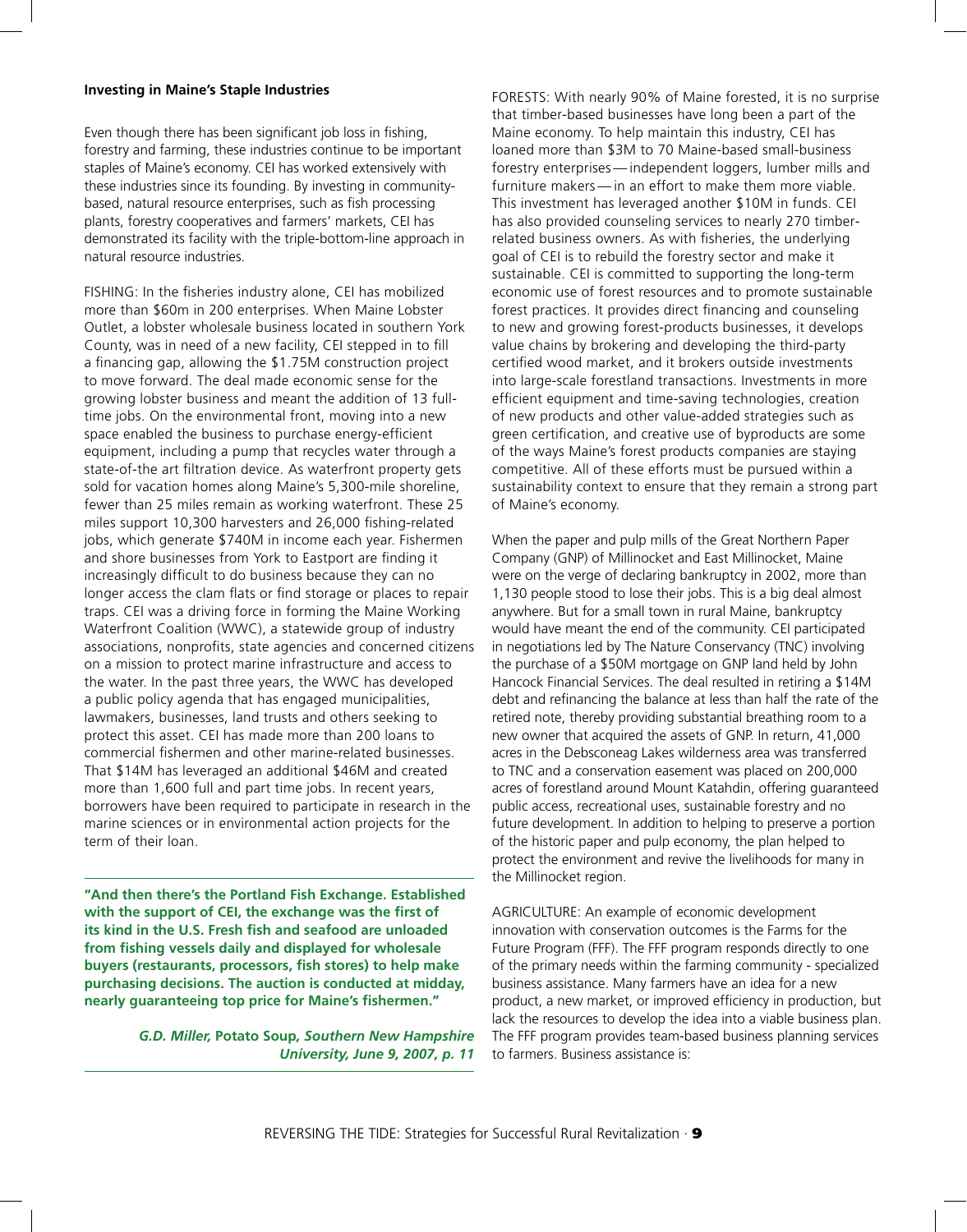- Provided by people with extensive farming knowledge, and
- Individualized to each client farm's particular needs and opportunities.

These critical features of success have been missing from many other attempts to enhance farm viability. The program is designed in two phases:

- Assistance in developing new business plans aimed at increasing farm viability (Phase 1).
- A grant of 25% of the funds needed to implement the plan, up to \$25,000 (Phase 2).

In exchange for this support, farms participating in Phase 2 enter into a farmland protection agreement that prevents their land from being developed for non-agricultural purposes for five years. The farmland protection agreement may be terminated by paying back the grant.

CEI designed the original FFF program, modeling it after a successful Massachusetts farm assistance program, but tailored to Maine. FFF is now a formal program of the Maine Department of Agriculture, Food and Rural Resources (MDAFRR). After winning a competitive request for proposal (RFP) process, CEI now delivers the FFF program on behalf of the MDAFRR.

FFF has now provided six rounds of assistance to farmers and a seventh round is currently underway. As of March 2007:

- 144 farms have been supported;
- 18,459 acres have been placed in non-development agreements;
- Every \$1 of state investment has leveraged another \$4.40 in farmer investment and outside funds; and
- The projected average increase in net profit per farm within three years of entering the program is \$38,000.

An additional impact of FFF is the development of a statewide network of service providers with experience in farm business planning. Before participating on an advisory team, many business counselors had not worked extensively in the farm sector, and many agricultural production experts had not worked extensively with issues of marketing and/or finance. The "crosspollination" inherent in the team format has brought both breadth and depth to the agricultural support system in Maine. Several farms have continued relationships with members of their advisory teams, and some farmers have even become advisors to other farmers in the program.

#### **HAS CEI BEEN SUCCESSFUL?**

**"At CEI economic and management strategies have been put in place to make each venture sustainable. Not only has due diligence been carried out for each of the investments that has brought together a mix of public and private, business and nonprofit capital, but considerable training and technical assistance have been added to the mix to ensure success. This strategy has paid off with the influx of new populations finding livelihoods in pockets of Maine that have suffered years of loss and economic stagnation."**

#### *G.D. Miller,* **Potato Soup***, Southern New Hampshire University, June 9, 2007, p 13*

In the early 1990s CEI systemically started measuring its program outcomes and its return on investment in order to provide funders, policymakers and staff with a better understanding of how it was achieving its organizational goals and mission. To assist in measuring outcomes, CEI invested heavily in its Social Information System, which captures relevant data across the organization for reporting and internal feedback.

To measure and evaluate organizational and program effectiveness, CEI routinely conducts regular internal evaluations. CEI Ventures has developed a social index that tracks 45 indicators ranging from the financial side of the equation to social measures including job creation, low-income impact, and employee benefit information. Occasionally specific programs of CEI have also been the subject of formal evaluations conducted by external parties. CEI continues to examine options to improve organizational evaluation and performance management (for example see CEI's report on *"Measuring Impact in Practice"* at [www.ceimaine.org/images/stories/pdf/measurement.pdf](http://www.ceimaine.org/images/stories/pdf/measurement.pdf) .

It is clear that CEI has been very successful in its business development and financing activities, resulting in increased investment in rural businesses and communities that traditionally have a difficult time accessing capital. CEI's investment activity has also helped change banking practices within the region. By providing subordinated debt and higher risk venture capital funding, CEI has been successful in leveraging very significant amounts of bank and private financing, which likely would not have occurred without the higher risk capital that CEI invested.

As shown by the statistics in Table 2 below, CEI has had a major impact on business development and job creation and maintenance in Maine. Since its inception, CEI's has provided financing to over 1900 businesses.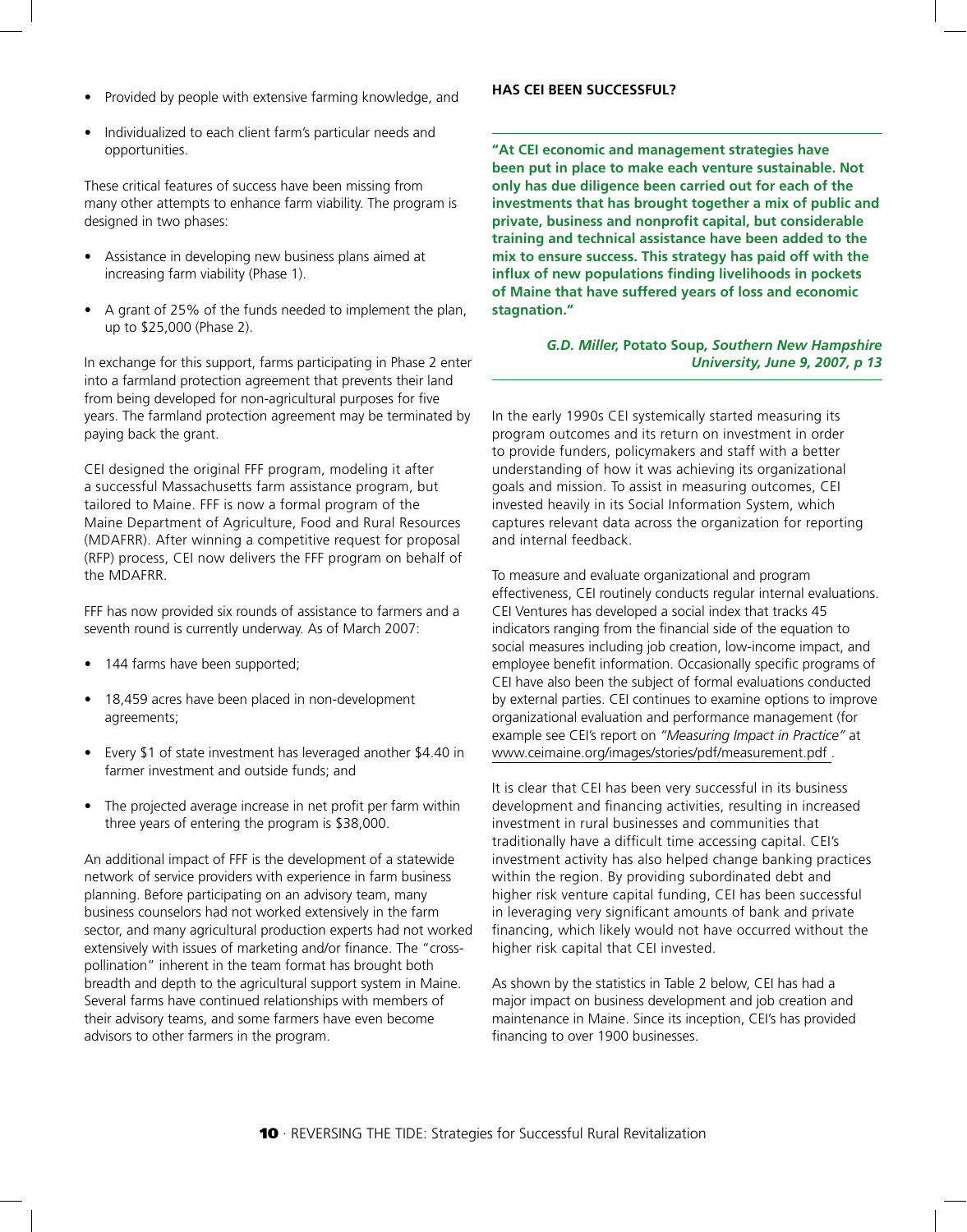#### **Table 2: CEI Summary Cumulative Impact Statistics to September 30, 2008**

| Number of businesses/people counseled            | 28,931   |
|--------------------------------------------------|----------|
| Number of businesses financed                    | 1,989    |
| Number of loans/investments outstanding          | 547      |
| Total investment capital/assets under management | \$589.7M |
| Total loan dollars invested                      | \$460.7M |
| Amount leveraged                                 | \$1.3B   |
| Full-time jobs at loan closing                   | 23,266   |
| Affordable housing units created/preserved       | 1,261    |
| Child care slots created/preserved               | 4.599    |
|                                                  |          |

CEI's three venture funds had invested \$24.29M as of August 2008. CEI Community Ventures which manages two of the equity funds has invested in 37 companies, diversified by industry and stage of development that created and/or maintained over 1800 jobs. CEI Community Ventures is in the process of raising a third, \$50M venture capital fund.

As of October 20, 2008 CEI Capital Management LLC (CCML) had closed investments in 23 high-impact investments in the northeastern U.S. using \$235.5M of NMTC investment capacity. This NMTC investment triggered total private capital investment in low-income communities of over \$771M. With its latest Round VI allocation of NMTC funds of \$112M, CEI has now been awarded a total of \$481M in New Markets Tax Credits and predicts that a steady demand will consume this allocation quickly.

**"For every dollar CEI has put in, an additional \$4 in investment has been leveraged."**

> *G.D. Miller,* **Potato Soup***, Southern New Hampshire University, June 9, 2007, p 4*

CEI's business assistance programs reach a significant number of Maine businesses. The programs receive positive evaluations from clients and have shown positive outcomes in helping firms access capital and implement good management practices resulting in job creation and increased revenues and profits. One external university evaluation of CEI's investment activities in 1996 concluded a conservative estimate of a return on taxpayer and charitable investment in CEI of 14 to 1, and suggested that the Return on Taxpayer and Charitable Investment (ROTCHI) was more likely as high as 38 to 1.

CEI has also been very successful in leveraging knowledge and practice to assist in creating new government programs and expanding community economic development resources for CEI and other CDCs. For example, CEI's policy development and lobbying efforts were instrumental in the development of new government regulations to manage predatory lending activities. CEI has also had major successes in developing resources and improving regulations in the fisheries and farming sectors. It has helped elevate farming as a worthy sector for economic development in Maine. CEI has also influenced government funding priorities for the New Markets Tax Credit Program. CEI successfully lobbied the government to allocate a greater percentage of NMTC credits to rural areas and to give additional priority to funding applications that incorporate triple bottom line investing principles.

Finally, CEI has been successful in meeting its mission to provide greater opportunities for lower income individuals through its various affordable housing and workforce programs.

#### **SUMMARY**

The over 30 years of success of Coastal Enterprises Inc. would indicate several important lessons and conclusions:

- 1. That rural community and regional development organizations like CEI — when provided with adequate financial resources — can have significant success in stimulating economic and business development in economically challenged rural areas.
- 2. That through strategic action and investment it is possible for organizations like CEI to play a pivotal role in assisting with the economic revitalization and re-positioning of businesses in natural resource sectors like forestry, fishing and agriculture.
- 3. CEI's involvement and success in its working waterfront, forestry and agriculture development initiatives suggests that to be effective, rural development organizations will at times need to go beyond helping individual entrepreneurs and work on larger infrastructure and program development initiatives in order to effect larger scale economic development in their regions.
- 4. CEI's history of encouraging business development and providing loans and equity investments suggests that it is important to work at many different levels – specific client groups, communities, economic sectors and the larger regional scale — if an organization is to impact and improve the larger regional economy.
- 5. The success of CEI indicates the value of creating missionbased organizations that can integrate community, social and business development objectives.
- 6. Like the Kentucky Highlands Investment Corporation and Highlands and Islands Enterprise in Scotland, CEI's 30 years of investment and business development success prove that